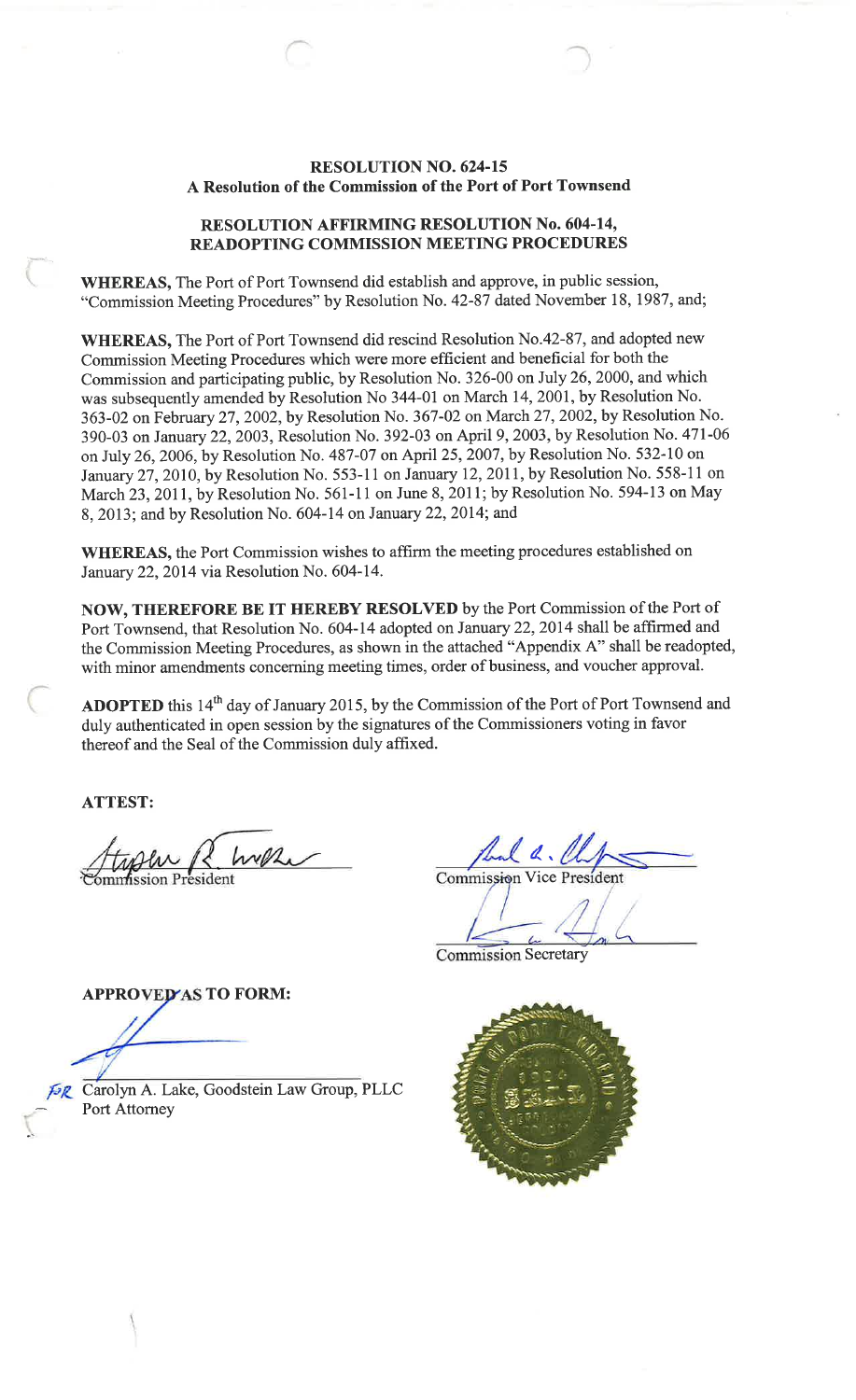# **Resolution 624-15 APPENDIX A**

The Policy and Procedures on pages 1-4 have been adopted by Resolution 624-15, amending Resolutions 326-00, 344-01, 363-02, 367-02, 390-03, 392-03, 471-06, 487-07, 532-10, 553-11, 558-11, 561-11, 594-13 and 604-14. Any changes or deletions will require an amendment to the Resolution.

# **COMMISSION MEETINGS**

## **TIME AND LOCATION OF MEETINGS**

- 1. With the exception of the dates and meetings times specifically outlined in paragraph 2, immediately below, regular meetings of the Port of Port Townsend will be held on the second Wednesday of each month at 1:00 p.m. and the fourth Wednesday of each month at 5:30 p.m. in the Port Commission Building, 333 Benedict Street, Port Townsend, Washington. The workshop, if called (i.e., workshops are called at the sole discretion of the Commission President), will precede the regular meeting on the second Wednesday of each month at 9:30 a.m.
- 2. a. The first regular meeting in May will be held on Monday, May  $11^{th}$ ;
	- b. The first regular meeting in November will be held on Monday, November  $9<sup>th</sup>$ ;
	- c. The second regular meeting in November will be held on Tuesday, November 24<sup>th</sup>; and
	- d. The second regular meeting in December will be held on Tuesday, December  $22<sup>nd</sup>$ .

### **RULES OF TRANSACTION OF BUSINESS**

- 1. Order of Business shall be as follows:
- I. Call to Order
- II. Approval of Agenda
- III. Consent Agenda
- IV. Public Comments (Not related to Agenda items and or Guest Presentations. If applicable)
- V. Second Reading (Action Items)
- VI. First Reading (Discussion Only)
- VII. Potential Immediate Action Items (requires unanimous Commission approval)
- VIII. Staff Comments
- IX. Public Comments
- X. Commissioner Comments
- XI. Next Meeting
- XII. Executive Session, (If called)
- XIII. Adjournment
- 2. All matters which, in the judgment of the Commission, are of a legislative character shall be embodied in the form of Resolutions. Resolutions shall be numbered consecutively, and the original copy shall be signed by the President and Vice President and attested by the Secretary in open session. Resolutions shall be filed by the Secretary and shall be recorded in a book or books kept for such purpose, which shall be public records.
- 3. Organization of Workshops:
	- a. Shall have an agenda approved at the beginning of the workshop.
	- b. Will have minutes recording topics discussed and actions taken either in written and/or audio format.
	- c. Will be used for discussion only, with no binding decisions made by the Commissioners.
	- d. Rules governing written and spoken input from members of the public for business meetings will not apply to workshops.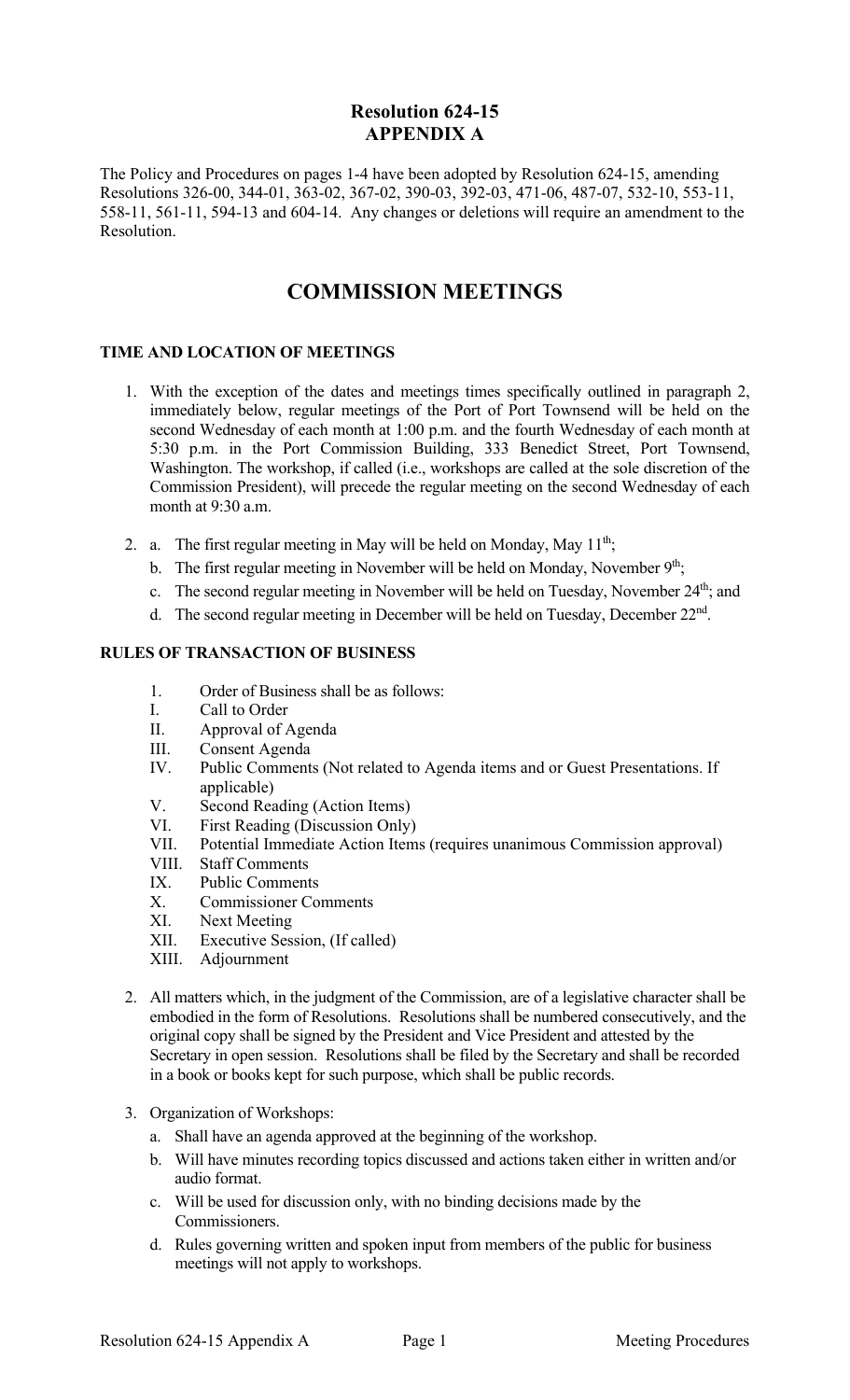- 4. Organization of Regular Business Meetings:
	- a. Shall have an agenda approved at the beginning of the meeting.
	- b. Will be started with the Pledge of Allegiance.
	- c. Will have minutes recording topics discussed and actions taken either in written and/or audio format.
	- d. Will allow presentations by each member of the public indicating a desire to address the Commission, of no more than 3 minutes, on any topic not related to the agenda.
	- e. Will allow presentations by each member of the public indicating a desire to address the Commission on any agenda item. Such presentations shall be heard during discussion of the subject agenda item, at a point in the discussion determined by the presiding officer, for a uniform maximum length of time announced by the presiding officer, at his or her discretion, to make additional presentations once all who want to be heard have made their presentation.
	- f. Public presentations shall adhere to common norms of civility and may be cut off by the presiding officer if in his or her judgment these norms are violated.
- 5. Conduct of Regular Business Meetings:
	- a. The Port Commission, as a governing body, is charged with making decisions that advances the mission of the Port and which are based on sound information and analysis, respect for views of the public, and each Commissioner's best disinterested judgment.
	- b. With only 3 elected Commissioners, the Commission can operate with a high degree of informality and need not be bound to all the provisions spelled out in standard codes of parliamentary procedure. However, some formal procedures need to be followed to respect the rights of all 3 Commissioners to participate equally and fully in all Commission business.
	- c. Some fundamental principles for conducting Commission meetings include (taken from The Standard Code of Parliamentary Procedure, by Alice Sturgis):
		- i. All Commissioners have equal rights, privileges, and obligations.
		- ii. The majority vote decides.
		- iii. The rights of the minority must be protected.
		- iv. Full and free discussion of every proposition presented for decision is an established right of the members.
		- v. Every member has the right to know the meaning of the question before the Commission and what its effect will be.
		- vi. All meetings must be characterized by fairness and by good faith.
	- d. To facilitate sufficient time for reflective consideration of proposals by Commissioners and members of the public and staff, all proposals for policies which impact members of the public shall be voted on no sooner than the immediate next regular business meeting following introduction of the proposal in the form of a motion moved by a Commissioner. The introduction of a proposal is the "first reading" and the vote is the "second reading". This requirement may be waived by a unanimous vote of the Commission.
		- i. A policy proposal, once moved as a motion, may be discussed at subsequent Commission meetings without a vote required and may be amended at subsequent meetings.
		- ii. At any subsequent Commission meeting, and Commissioner may move "To vote immediately" on the policy proposal. This motion is not debatable and requires a two-thirds affirmative vote.
		- iii. The chair may call for a vote on the policy proposal at any subsequent Commission meeting and may proceed with a vote in the absence of any objections by other Commissioners.
	- e. All motions require a second. In the absence of a second, the motion is declared dead.
	- f. Minor amendments to a motion may be accepted as a "friendly amendment" by the maker of the original motion without a vote on the amendment.